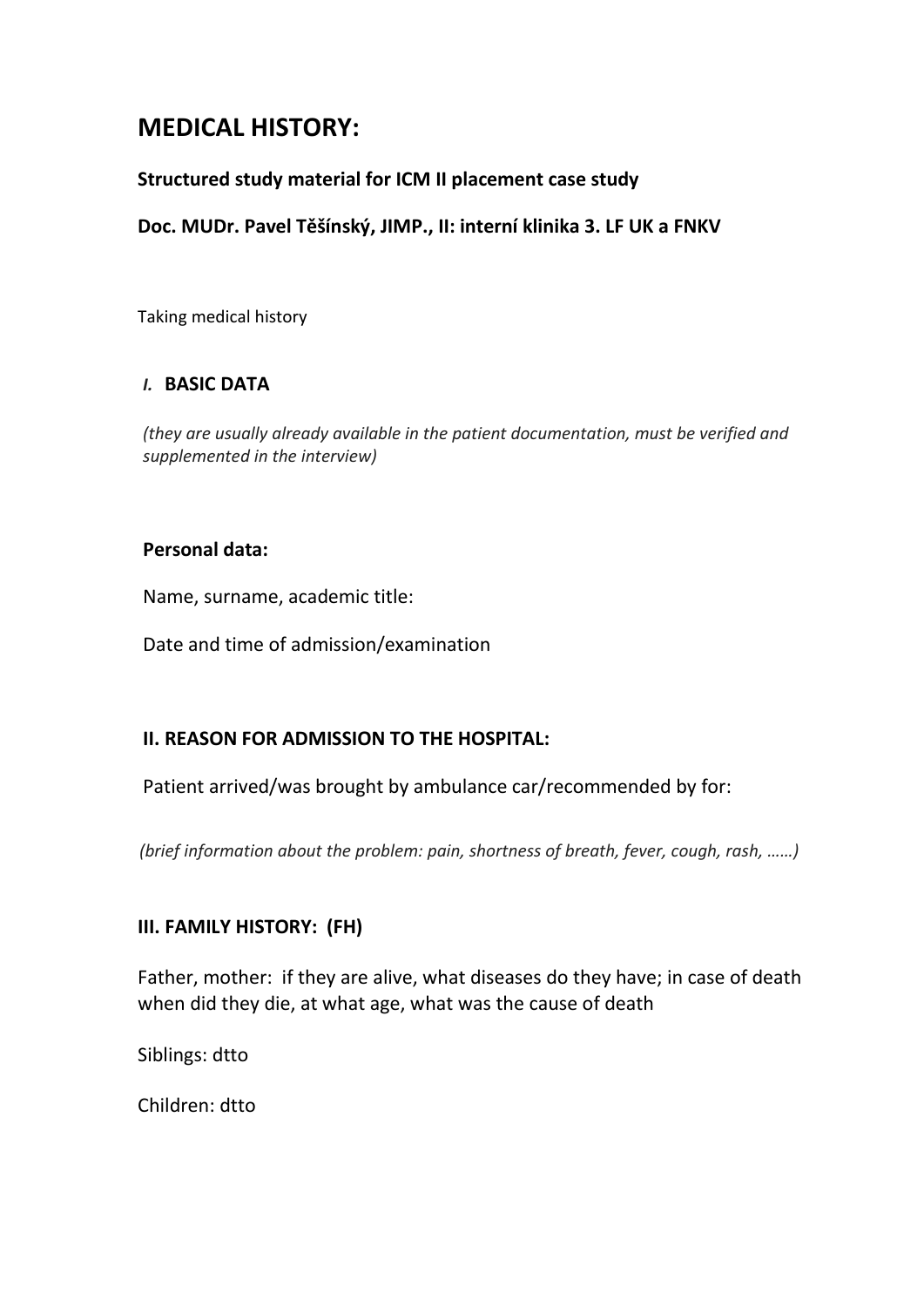Focused questions on diseases in the family: hypertension, heart attack, strokes, diabetes, tuberculosis, infectious diseases, malignancies, hepatitis, neurological diseases, psychiatric diseases.

# **IV. PERSONAL HISTORY (PH):**

*(Chronologically, with the year, eventually where he/she was treated. Let the patient talk and then clarify with specifically targeted questions)* 

**Past illnesses:** in childhood, in adolescencence, adult age Target questions: hypertension, heart attack, pulmonary embolism, thrombosis, strokes, infectious diseases, tuberculosis, peptic ulcer disease, liver and kidney diseases, endocrinopathy (thyreoidea), diabetes, seizure disorders, neurological diseases (ask explicitly, even if the patient denies them).

**Previous hospitalisation:** reason, where he/she was hospitalised, year

**Injuries:** 

**Operation**: procedure, where it was done, complications occured, year

**Habbits and abusus:** Smoking, use of alcohol, addictive substances, illegal

drugs (also in the past)

**Dietary habits:** 

#### **V. PHARMACOLOGICAL HISTORY (PH):**

Prescription and over the counter medications. Name, strenght and dosage.

# **VI. ALLERGIC HISTORY (AH):**

Drug allergies (describe), food, contrast dyes (agents), contact allergies, hay fever, etc.